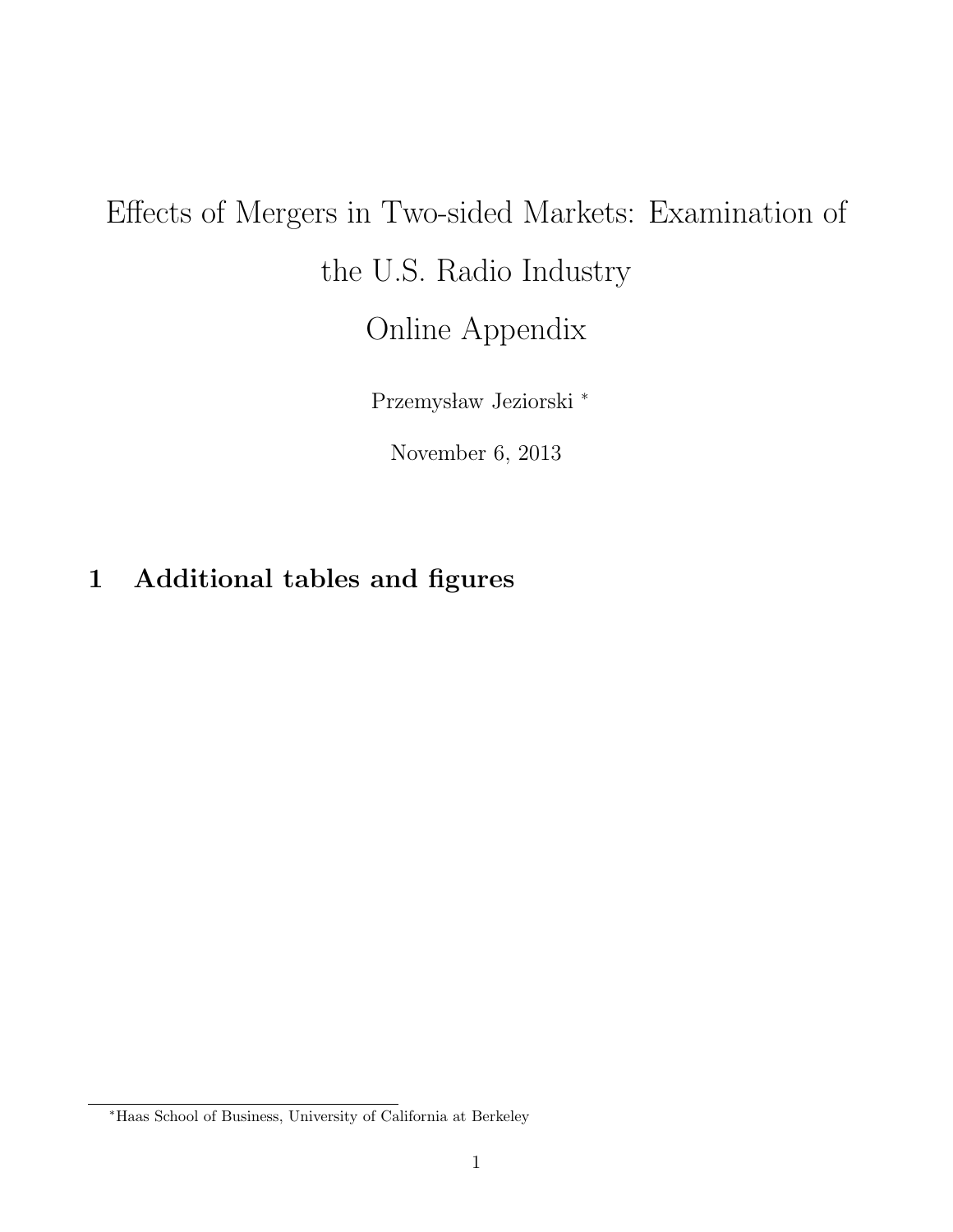| Name                                    | Pop. 2007 | Intercept       | Name                            | Pop. 2007 | Intercept     |
|-----------------------------------------|-----------|-----------------|---------------------------------|-----------|---------------|
| Los Angeles, CA                         | 13155.1   | 1125.69 (66.73) | Omaha-Council Bluffs, NE-IA     | 740.3     | 48.26 (10.31) |
| Chicago, IL                             | 9341.4    | 573.13 (38.96)  | Knoxville, TN                   | 737.4     | 49.33(6.60)   |
| Dallas-Ft. Worth, TX                    | 5846.9    | 342.11 (12.35)  | El Paso, TX                     | 728.2     | 63.81 (14.30) |
| Houston-Galveston, TX                   | 5278.5    | 315.59(8.21)    | Harrisburg-Lebanon-Carlisle, PA | 649.4     | 43.52(15.05)  |
| Atlanta, GA                             | 4709.7    | 256.30 (21.19)  | Little Rock, AR                 | 618.7     | 44.43 (7.63)  |
| Boston, MA                              | 4531.8    | 278.83 (7.41)   | Springfield, MA                 | 618.1     | 34.16 (1.07)  |
| Miami-Ft. Lauderdale-Hollywood, FL      | 4174.2    | 268.86 (11.93)  | Charleston, SC                  | 597.7     | 52.52(3.69)   |
| Seattle-Tacoma, WA                      | 3775.5    | 228.33 (9.27)   | Columbia, SC                    | 576.6     | 42.08(4.85)   |
| Phoenix, AZ                             | 3638.1    | 165.44 (10.50)  | Des Moines, IA                  | 576.5     | 29.74 (12.21) |
| Minneapolis-St. Paul, MN                | 3155      | 230.20 (4.51)   | Spokane, WA                     | 569.1     | 26.30 (6.43)  |
| St. Louis, MO                           | 2688.5    | 211.09 (2.80)   | Wichita, KS                     | 563.9     | 35.60 (7.65)  |
| Tampa-St. Petersburg-Clearwater, FL     | 2649.1    | 192.18 (4.78)   | Madison, WI                     | 539.5     | 75.33 (5.68)  |
| Denver-Boulder, CO                      | 2603.5    | 283.61 (17.33)  | Ft. Wayne, IN                   | 520       | 31.79 (3.59)  |
| Portland, OR                            | 2352.2    | 284.25 (30.24)  | Boise, ID                       | 509.9     | 43.84 (1.12)  |
| Cleveland, OH                           | 2133.8    | 167.19(2.20)    | Lexington-Fayette, KY           | 509       | 39.58 (1.06)  |
| Charlotte-Gastonia-Rock Hill, NC-SC     | 2126.7    | 121.59(5.19)    | Augusta, GA                     | 498.4     | 27.65(3.62)   |
| Sacramento, CA                          | 2099.6    | 246.04 (24.65)  | Chattanooga, TN                 | 494.5     | 43.11 (0.99)  |
| Salt Lake City-Ogden-Provo, UT          | 1924.1    | 150.74 (7.81)   | Roanoke-Lynchburg, VA           | 470.7     | 40.09(3.37)   |
| San Antonio, TX                         | 1900.4    | 158.01(5.58)    | Jackson, MS                     | 468.6     | 39.13(2.62)   |
| Kansas City, MO-KS                      | 1870.8    | 140.34 (1.66)   | Reno, NV                        | 452.7     | 70.07 (0.66)  |
| Las Vegas, NV                           | 1752.4    | 118.53(7.07)    | Fayetteville, NC                | 438.9     | 28.60 (0.88)  |
| Milwaukee-Racine, WI                    | 1712.5    | 128.64(3.79)    | Shreveport, LA                  | 399.6     | 25.16(1.96)   |
| Orlando, FL                             | 1686.1    | 231.78 (12.84)  | Quad Cities, IA-IL              | 358.8     | 26.70 (1.88)  |
| Columbus, OH                            | 1685      | 130.80(5.48)    | Macon, GA                       | 337.1     | 24.99(0.44)   |
| Indianapolis, IN                        | 1601.6    | 104.97(2.28)    | Eugene-Springfield, OR          | 336.4     | 23.81(0.43)   |
| Norfolk-Virginia Beach-Newport News, VA | 1582.8    | 158.54(0.80)    | Portland, ME                    | 276.1     | 41.42(4.11)   |
| Austin, TX                              | 1466.3    | 337.14 (318.09) | South Bend, IN                  | 267       | 28.71(1.58)   |
| Nashville, TN                           | 1341.7    | 158.72 (163.83) | Lubbock, TX                     | 255.3     | 33.59(0.37)   |
| Greensboro-Winston Salem-High Point, NC | 1328.9    | 72.84 (10.86)   | Binghamton, NY                  | 247.9     | 21.51(0.27)   |
| New Orleans, LA                         | 1293.7    | 82.99 (11.34)   | Odessa-Midland, TX              | 247.8     | 18.37(0.31)   |
| Memphis, TN                             | 1278      | 83.32 (31.29)   | Yakima, WA                      | 231.4     | 18.53(0.23)   |
| Jacksonville, FL                        | 1270.5    | 80.84 (14.98)   | Duluth-Superior, MN-WI          | 200.3     | 24.76 (0.22)  |
| Oklahoma City, OK                       | 1268.3    | 64.98 (10.06)   | Medford-Ashland, OR             | 196.2     | 19.47(0.19)   |
| Buffalo-Niagara Falls, NY               | 1150      | 104.51(9.26)    | St. Cloud, MN                   | 191.2     | 16.05(0.88)   |
| Louisville, KY                          | 1099.6    | 91.66(13.86)    | Fargo-Moorhead, ND-MN           | 183.6     | 24.36(0.31)   |
| Richmond, VA                            | 1066.4    | 65.93 (13.73)   | Abilene, TX                     | 159.1     | 15.62(0.21)   |
| Birmingham, AL                          | 1030      | 72.34 (11.61)   | Eau Claire, WI                  | 156.5     | 20.40(0.36)   |
| Tucson, AZ                              | 938.3     | 55.66 (12.37)   | Monroe, LA                      | 149.2     | 18.90(1.40)   |
| Honolulu, HI                            | 909.4     | 62.81(8.33)     | Parkersburg-Marietta, WV-OH     | 149.2     | 14.74 (0.19)  |
| Albany-Schenectady-Troy, NY             | 902       | 101.85(8.79)    | Grand Junction, CO              | 130       | 11.47(0.88)   |
| Tulsa, OK                               | 870.2     | 62.31 (10.25)   | Sioux City, IA                  | 123.7     | 11.70(0.15)   |
| Ft. Myers-Naples-Marco Island, FL       | 864.1     | 113.01 (149.48) | Williamsport, PA                | 118.3     | 11.29(0.15)   |
| Grand Rapids, MI                        | 856.4     | 56.45 (13.14)   | San Angelo, TX                  | 103.8     | 10.18(0.06)   |
| Albuquerque, NM                         | 784.9     | 58.67 (23.95)   | Bismarck, ND                    | 99.2      | 12.80(0.15)   |
| Omaha-Council Bluffs, NE-IA             | 740.3     | 48.26 (10.31)   |                                 |           |               |

Standard errors (corrected for the first stage) in parentheses

Table 1: Intercepts of an advertiser inverse demand function for each market. Units are <sup>1996</sup> US dollars for <sup>a</sup> <sup>30</sup> second ad slot listenedby <sup>a</sup> 1% of the market population.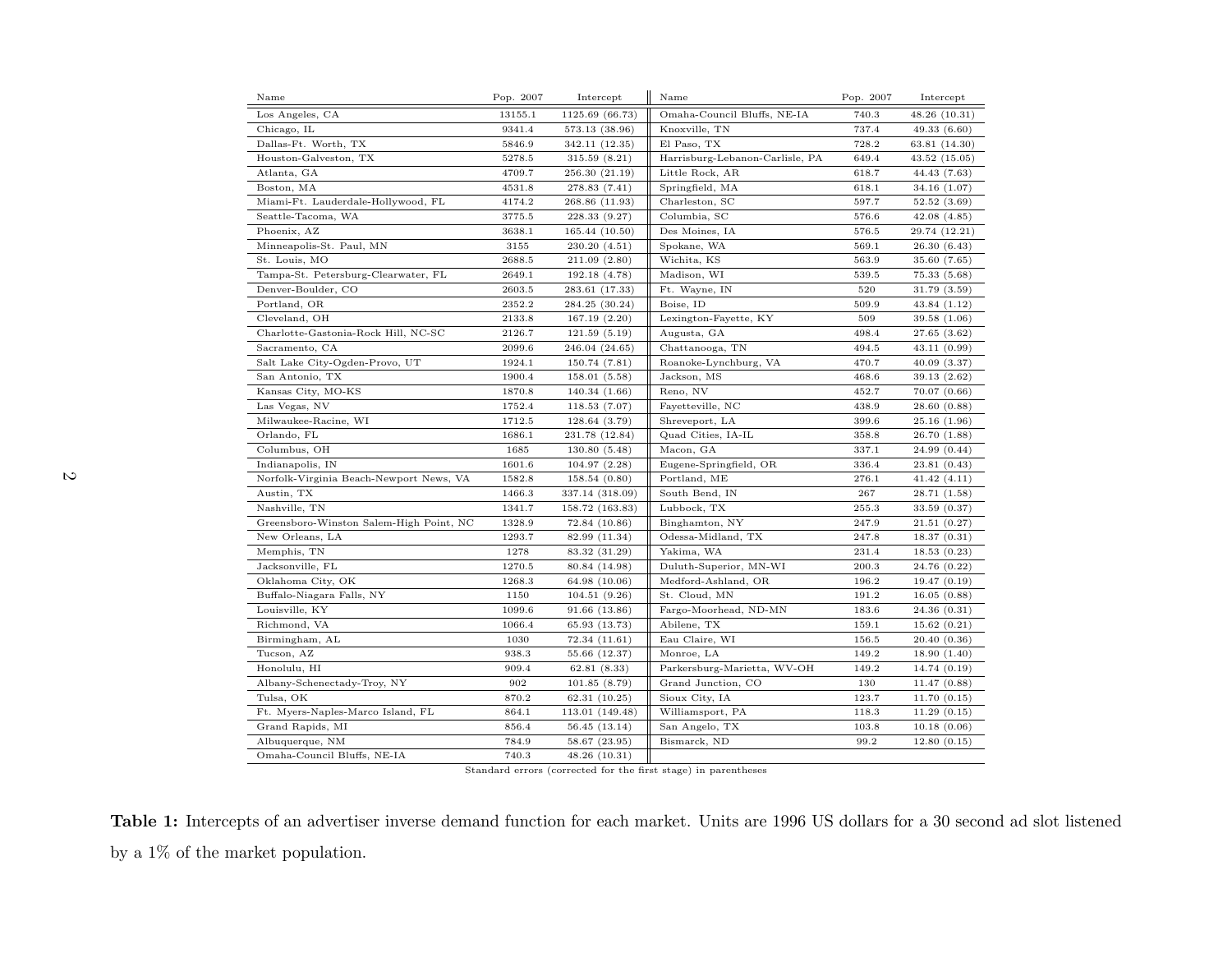

Figure 1: Number of advertising minutes per day for the largest station in the market (largest average 1996-2006 rating, among always active stations). The figures present three representative markets: the largest, Los Angeles; mid size, Albuquerque; and the smallest, Bismarck. The vertical line represents acquisition.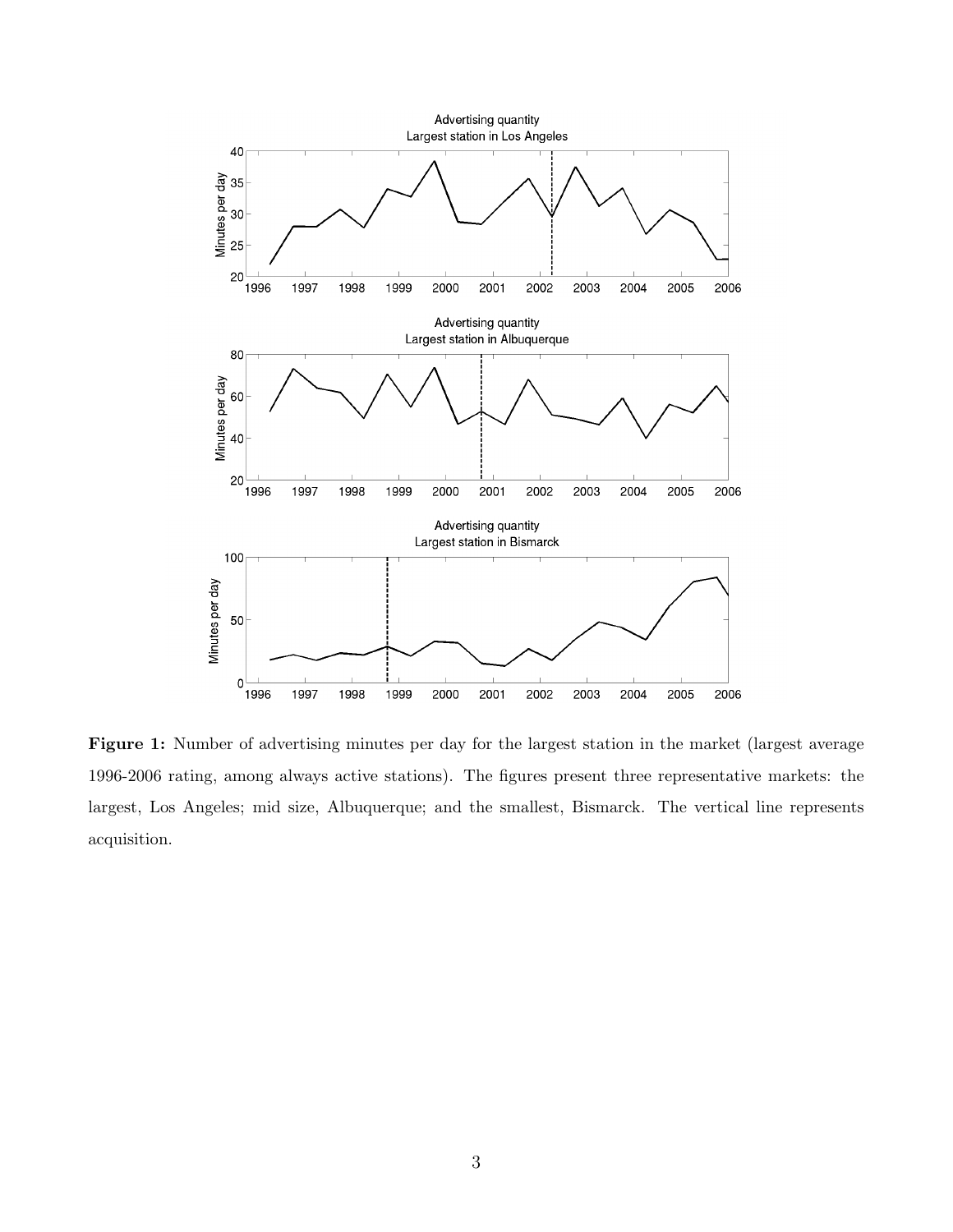

Figure 2: Market average of advertising minutes per day. The figures present 3 representative markets: the largest, Los Angeles; mid size, Albuquerque; and the smallest, Bismarck.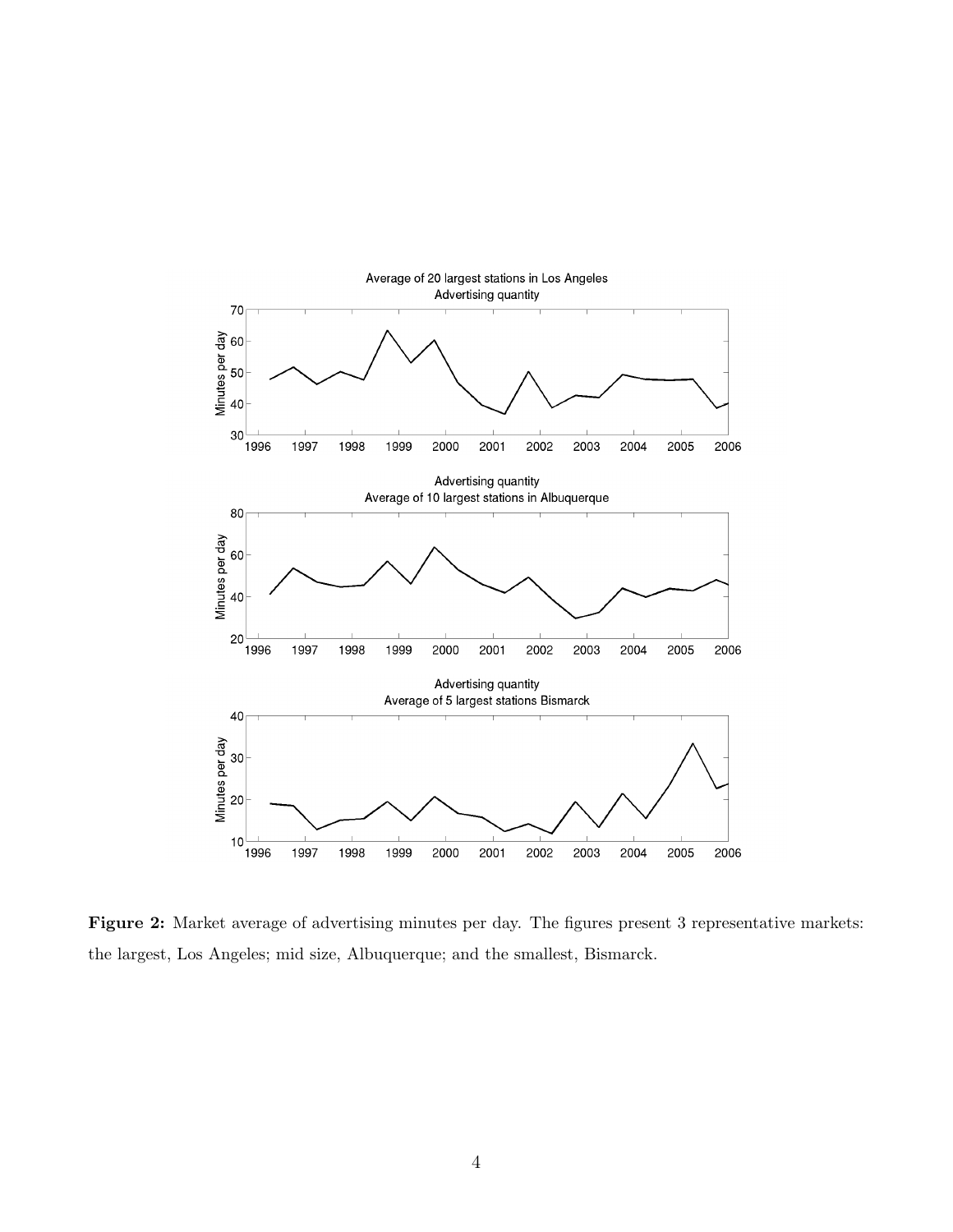|            |           | Mean level                                                          |           | Quality intercept |                                |           |  |  |  |
|------------|-----------|---------------------------------------------------------------------|-----------|-------------------|--------------------------------|-----------|--|--|--|
|            |           | Pop. $\lt 0.5$   Pop. $0.5M - 1.5M$   Pop. $>1.5M$   Pop. $\lt 0.5$ |           |                   | Pop. $.5M-1.5M$   Pop. $>1.5M$ |           |  |  |  |
| <b>OLS</b> | $2.60***$ | $2.08***$                                                           | $1.05***$ | $0.18***$         | $0.11***$                      | $0.04***$ |  |  |  |
|            | (0.09)    | (0.15)                                                              | (0.09)    | (0.01)            | (0.01)                         | (0.00)    |  |  |  |
| 2SLS       | $3.06***$ | $2.08***$                                                           | $1.22***$ | $0.20***$         | $0.11***$                      | $0.05***$ |  |  |  |
|            | (0.10)    | (0.50)                                                              | (0.08)    | (0.01)            | (0.02)                         | (0.00)    |  |  |  |

Standard errors (corrected for the first stage) in parentheses

\*\*\* p<0.01, \*\* p<0.05, \* p<0.1

Table 2: Edogeneity bias in estimating marginal cost per minute of advertising sold. Intercept of advertising price per rating point is set to 1. Note that these numbers might be higher than one because the final price of advertising is CPP times the station rating in per cent. Units for quality are standard deviations of quality in the sample.

|            |            | 1998                 | 1999                 | 2000                 | 2001                 | 2002                 | 2003                 | 2004                 | 2005                 | 2006                 |
|------------|------------|----------------------|----------------------|----------------------|----------------------|----------------------|----------------------|----------------------|----------------------|----------------------|
|            | < 5M       | $-0.12$<br>(0.08)    | $-0.70***$<br>(0.08) | $-0.80***$<br>(0.08) | $-0.64***$<br>(0.09) | $-0.70***$<br>(0.08) | $-0.52***$<br>(0.09) | $-0.61***$<br>(0.08) | $-0.47***$<br>(0.08) | $-1.09***$<br>(0.09) |
| <b>OLS</b> | $.5M-1.5M$ | $-0.20***$<br>(0.07) | $-0.39***$<br>(0.07) | $-0.43***$<br>(0.07) | $-0.26***$<br>(0.09) | $-0.22***$<br>(0.07) | $-0.25***$<br>(0.08) | $-0.35***$<br>(0.07) | $-0.33***$<br>(0.07) | $-0.75***$<br>(0.09) |
|            | $>1.5M$    | $-0.21***$<br>(0.07) | $-0.51***$<br>(0.07) | $-0.45***$<br>(0.07) | 0.06<br>(0.07)       | $-0.13***$<br>(0.07) | $-0.02$<br>(0.07)    | $-0.23***$<br>(0.07) | $-0.16**$<br>(0.07)  | $-0.18**$<br>(0.07)  |
|            | $<\!\!.5$  | $-0.14$<br>(0.08)    | $-0.68***$<br>(0.09) | $-0.70***$<br>(0.09) | $-0.68***$<br>(0.09) | $-0.61***$<br>(0.09) | $-0.57***$<br>(0.09) | $-0.56***$<br>(0.09) | $-0.41***$<br>(0.09) | $-1.12***$<br>(0.09) |
| 2SLS       | $.5M-1.5M$ | $-0.20***$<br>(0.07) | $-0.39***$<br>(0.07) | $-0.43***$<br>(0.07) | $-0.26*$<br>(0.15)   | $-0.22***$<br>(0.07) | $-0.25**$<br>(0.12)  | $-0.35***$<br>(0.07) | $-0.33***$<br>(0.07) | $-0.75***$<br>(0.12) |
|            | >1.5M      | $-0.20***$<br>(0.07) | $-0.48***$<br>(0.07) | $-0.41***$<br>(0.07) | 0.03<br>(0.07)       | $-0.12*$<br>(0.07)   | $-0.04$<br>(0.07)    | $-0.21***$<br>(0.07) | $-0.15***$<br>(0.07) | $-0.21***$<br>(0.07) |

Standard errors (corrected for the first stage) in parentheses

\*\*\* p<0.01, \*\* p<0.05, \* p<0.1

|  | <b>Table 3:</b> Edogeneity bias in estimating time effects in the marginal cost. 1996 and 1997 values are |  |  |  |  |  |  |  |
|--|-----------------------------------------------------------------------------------------------------------|--|--|--|--|--|--|--|
|  | normalized to zero.                                                                                       |  |  |  |  |  |  |  |